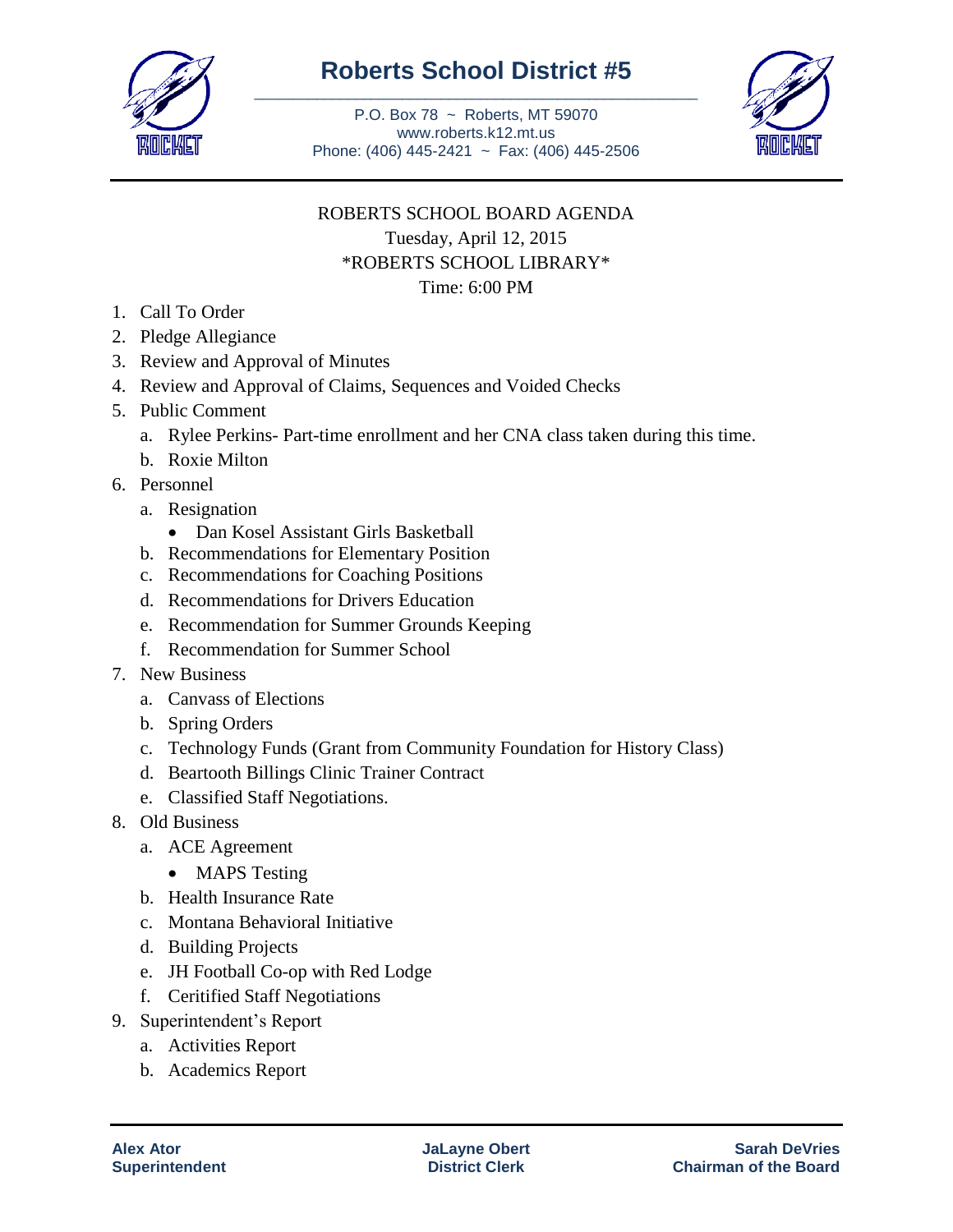

## **Roberts School District #5** \_\_\_\_\_\_\_\_\_\_\_\_\_\_\_\_\_\_\_\_\_\_\_\_\_\_\_\_\_\_\_\_\_\_\_\_\_\_\_\_\_\_\_\_\_\_\_\_\_\_\_\_\_\_\_\_\_

P.O. Box 78 ~ Roberts, MT 59070 www.roberts.k12.mt.us Phone: (406) 445-2421 ~ Fax: (406) 445-2506



- Accreditation Report
- Library Weeding
- c. Fire Marshalls Report
- d. Potential of Fund Transfers from Bus Depreciation to Building Reserve for Security and Safety (Informational)
	- Security Cameras
	- Fire Doors in Elementary Hallway
	- Concrete
- e. Superintendent Schedule
- 10. Adjournment

\*A copy of the Board packet is available for public viewing in the office of the District Clerk during regular business hours.